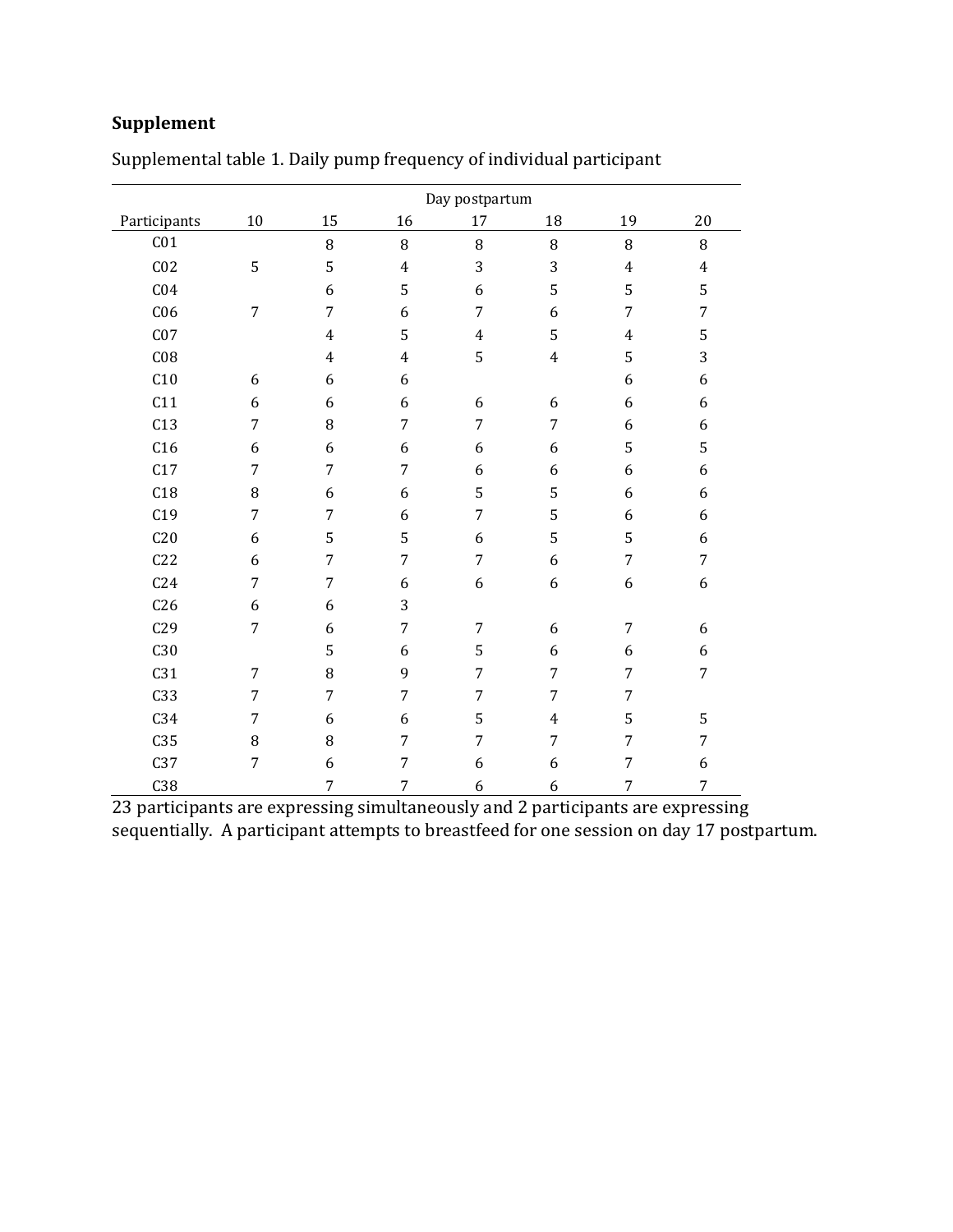## **Model fitting parameters and diagnostics**

|                          |   | Estimate | Std.Error | DF  | t-value | p-value |
|--------------------------|---|----------|-----------|-----|---------|---------|
| (Intercept)              |   | 554.10   | 98.08     | 131 | 5.65    | 0.000   |
| Frequency                | 4 | 4.73     | 61.25     | 131 | 0.08    | 0.939   |
|                          | 5 | 174.75   | 60.51     | 131 | 2.89    | 0.005   |
|                          | 6 | 229.35   | 63.36     | 131 | 3.62    | 0.000   |
|                          | 7 | 224.57   | 67.03     | 131 | 3.35    | 0.001   |
|                          | 8 | 253.30   | 80.29     | 131 | 3.15    | 0.002   |
|                          | 9 | 184.02   | 123.99    | 131 | 1.48    | 0.140   |
| $\overline{\phantom{0}}$ |   |          |           |     |         |         |

Model 1 – Daily milk volume  $\sim$  pumping frequency

Frequency- pumping frequency

Estimate- mean difference estimates of daily milk volume of different pumping frequency in relation to pumping frequency of 3.

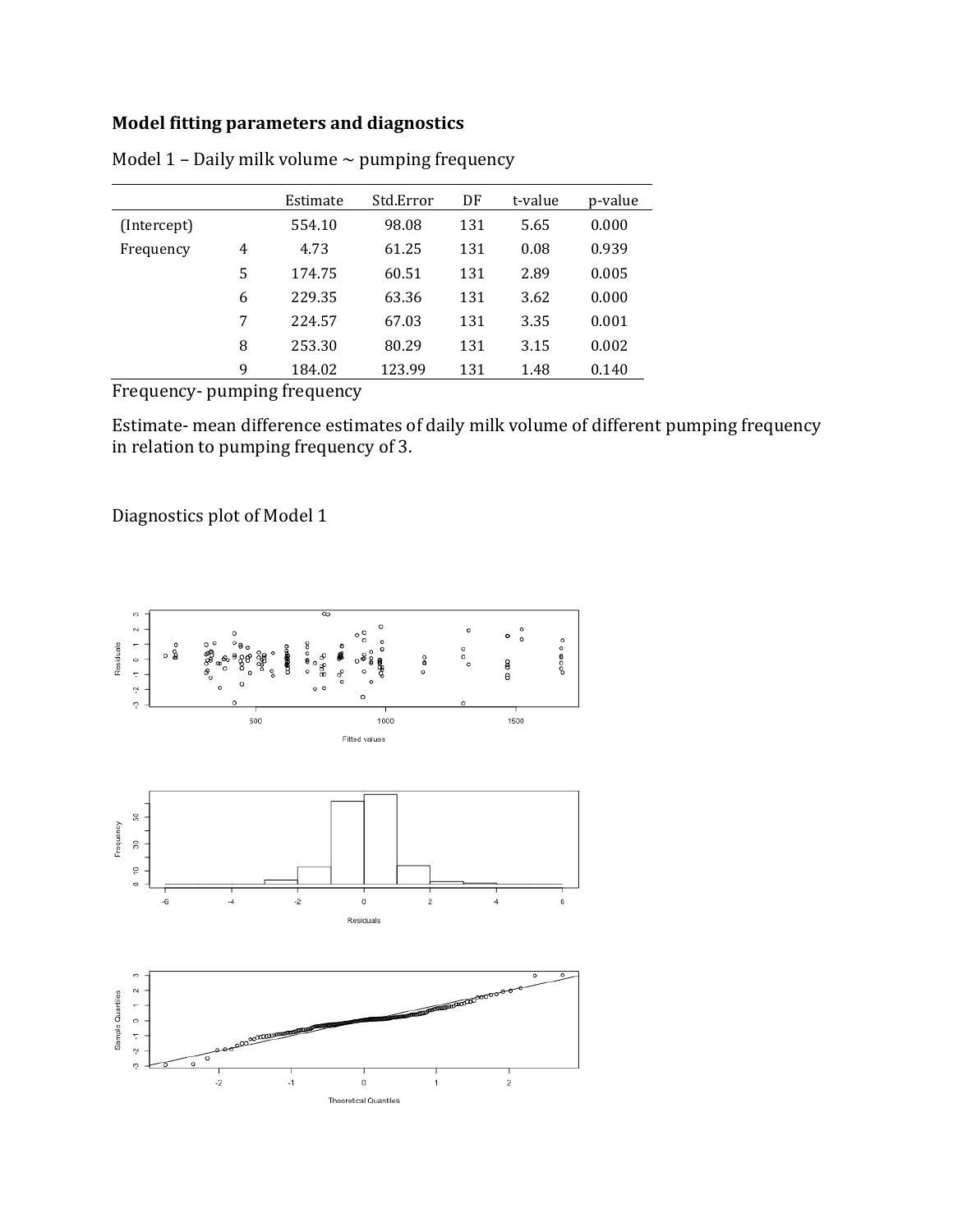|             |   | Estimate | Std.Error | DF  | t-value | p-value |
|-------------|---|----------|-----------|-----|---------|---------|
| (Intercept) |   | 169.09   | 18.67     | 959 | 9.06    | 0.000   |
| Frequency   | 4 | $-22.46$ | 12.28     | 959 | $-1.83$ | 0.068   |
|             | 5 | $-25.52$ | 11.91     | 959 | $-2.14$ | 0.032   |
|             | 6 | $-36.42$ | 12.27     | 959 | $-2.97$ | 0.003   |
|             | 7 | $-54.09$ | 12.67     | 959 | $-4.27$ | 0.000   |
|             | 8 | $-60.58$ | 13.94     | 959 | $-4.35$ | 0.000   |
|             | 9 | $-72.14$ | 18.18     | 959 | $-3.97$ | 0.000   |

Model 2 – Milk volume per expressions  $\sim$  pumping frequency

Frequency- pumping frequency

Estimate- mean difference estimates of daily milk volume of different pumping frequency in relation to pumping frequency of 3.

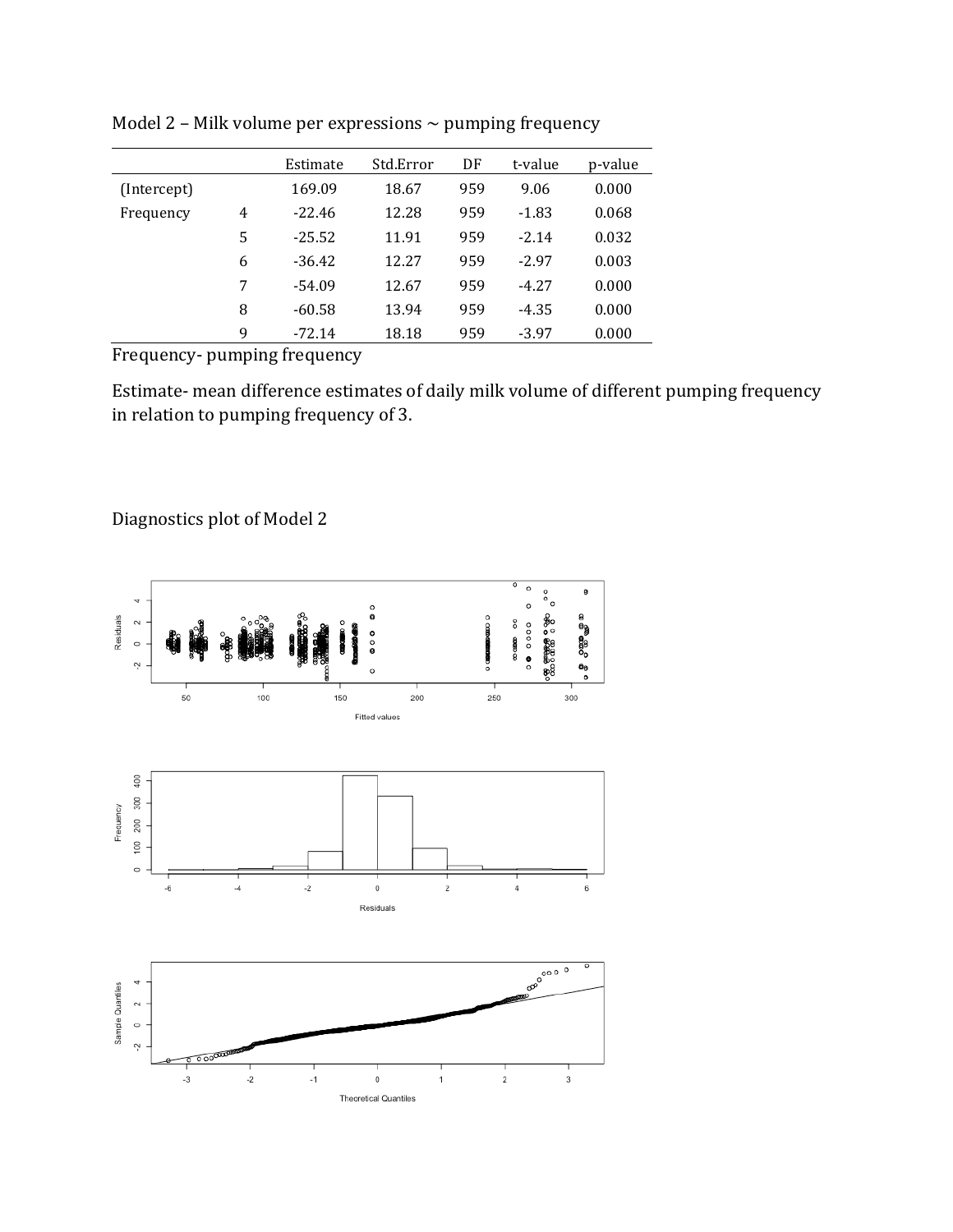Model 3 – Milk volume per expressions  $\sim$  interval between expressions

|             | Estimate | Std.Error | DF   |             | t-value p-value |
|-------------|----------|-----------|------|-------------|-----------------|
| (Intercept) | 21.20    | 7.38      | 1859 | 2.87        | 0.0041          |
| inFS        | 14.80    | 1.06      | 1859 | 13.96       | 0.0000          |
| inFS_sq     | $-0.73$  | 0.09      |      | 1859 - 7.40 | 0.0000          |
|             |          |           |      |             |                 |

inFS- interval between expressions, inFS\_sq – square of inFS